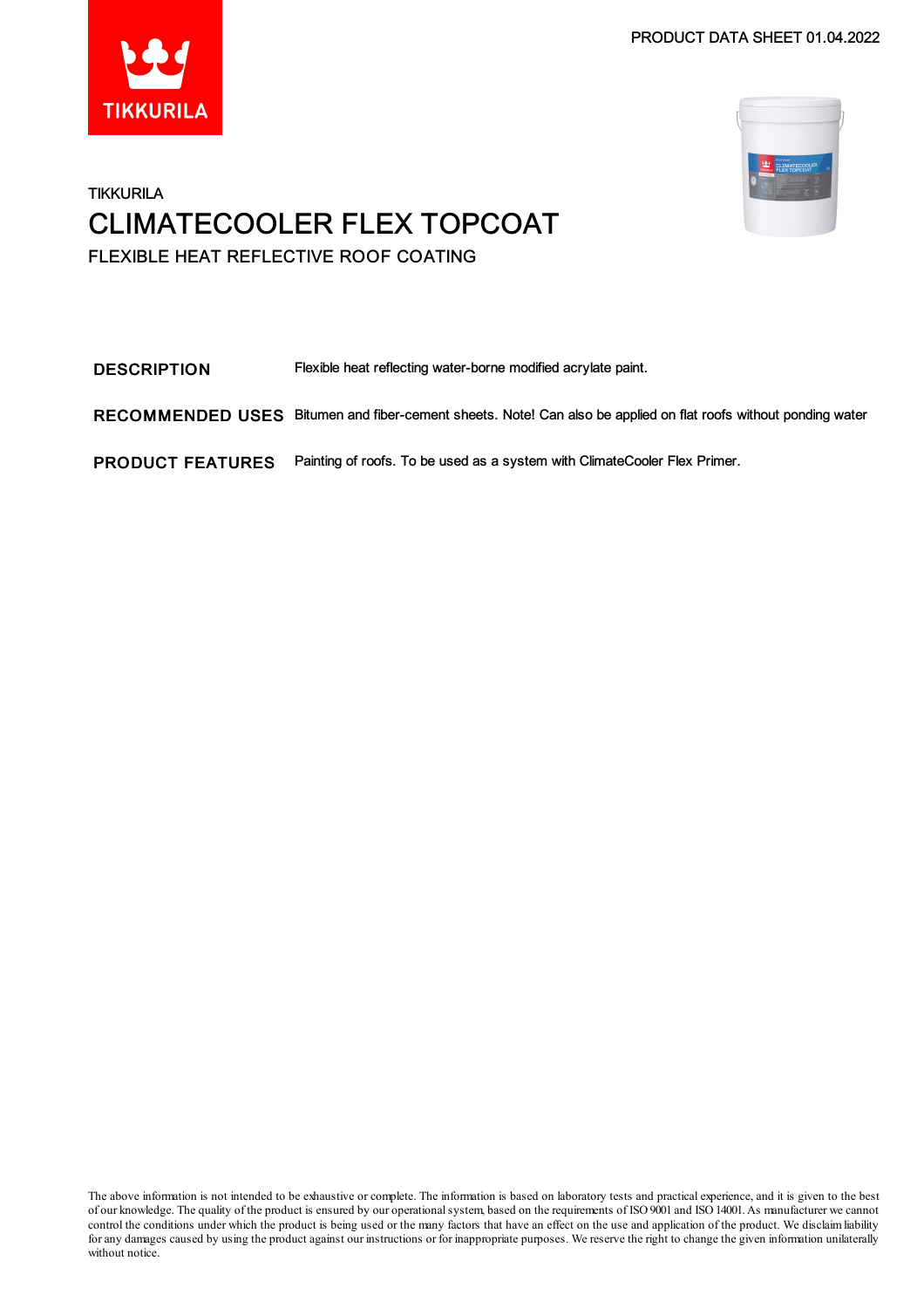

# CLIMATECOOLER FLEX TOPCOAT

| <b>TECHNICAL DATA</b>     |                                                                                                                                                                                                                                                                        |
|---------------------------|------------------------------------------------------------------------------------------------------------------------------------------------------------------------------------------------------------------------------------------------------------------------|
| <b>Colour Shades</b>      | Dark Anthracite, Black, Dark Brown, Light Gray, Brick Red and White.                                                                                                                                                                                                   |
| <b>Gloss</b>              | Matt (5/RT classification)                                                                                                                                                                                                                                             |
| Coverage                  | $4-6$ m <sup>2</sup> /l.                                                                                                                                                                                                                                               |
| Can sizes                 | 201                                                                                                                                                                                                                                                                    |
| <b>Thinner</b>            | Water                                                                                                                                                                                                                                                                  |
| <b>Application method</b> | Brush, roller or spray (airless). High pressure spray nozzle 0,019" - 0,021" (nominal<br>angle 40°- 50°).                                                                                                                                                              |
| <b>Drying time</b>        | Withstands rain and dew 1-2 hours after application. Drying will be slower with higher<br>relative humidity of the air and at lower temperatures. A second coat can be applied<br>earliest 3-4 hours after the first coat.                                             |
| Density (kg/l)            | approx. 1.4 kg/l, ISO 2811.                                                                                                                                                                                                                                            |
| <b>Weather resistance</b> | Good also in industrial and marine climate.                                                                                                                                                                                                                            |
| Volume solids (%)         | 39                                                                                                                                                                                                                                                                     |
| <b>Special feature</b>    | The reflection ability for sun rays: Reflects at the most 80% of the sun rays,<br>depending on color. The greatest heat radiation reflection appears in the infrared<br>area. The best reflection value can be reached together with the ClimateClooer Flex<br>Primer. |
| <b>VOC</b>                | (cat A/i) 140g/l (2010)<br>ClimateCooler Flex Topcoat contains VOC max. 140g/l                                                                                                                                                                                         |
| <b>Storage</b>            | Protect from frost.                                                                                                                                                                                                                                                    |
|                           |                                                                                                                                                                                                                                                                        |
|                           |                                                                                                                                                                                                                                                                        |
|                           |                                                                                                                                                                                                                                                                        |
|                           |                                                                                                                                                                                                                                                                        |
|                           |                                                                                                                                                                                                                                                                        |

The above information is not intended to be exhaustive or complete. The information is based on laboratory tests and practical experience, and it is given to the best of our knowledge. The quality of the product is ensured by our operationalsystem, based on the requirements of ISO9001 and ISO14001.As manufacturer we cannot control the conditions under which the product is being used or the many factors that have an effect on the use and application of the product. We disclaimliability forany damages caused by using the product against our instructions or for inappropriate purposes. We reserve the right to change the given information unilaterally without notice.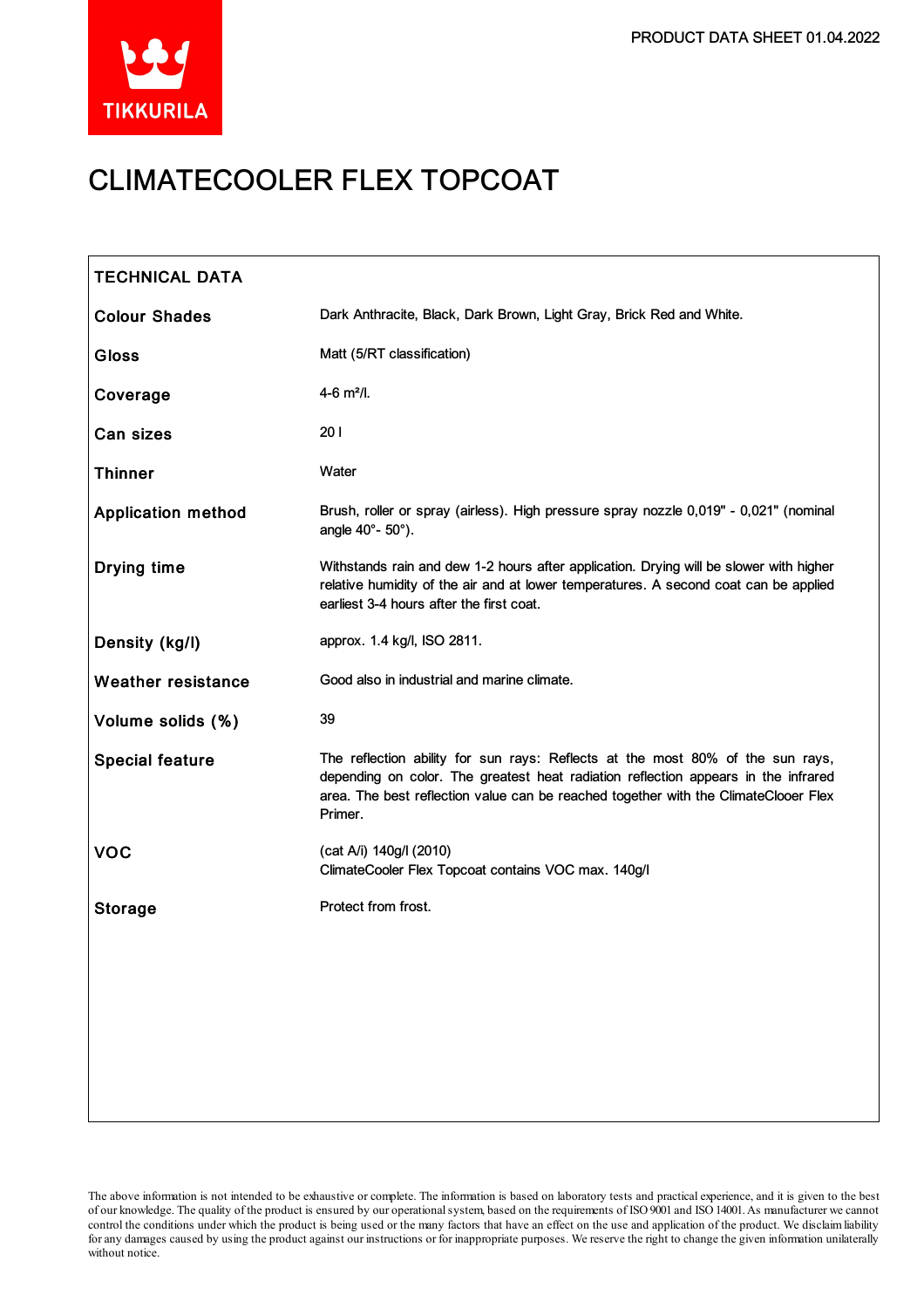

## CLIMATECOOLER FLEX TOPCOAT

### APPLICATION INSTRUCTIONS

#### Application conditions

The surface to be painted must be solid and dry, air temperature at least +8 C and relative humidity of the air below 80 %. Schedule the painting work so that the paint film will be dry before the evening dew. Do not paint under the risk of rain.

#### Surface preparation

Clean the surfaces from dirt, dust, moss and lichen. Use high pressure washer, avoiding damaging the substrate and structures. Apply ClimateCooler Cleaner solution according to instructions if needed.

When handling a surface containing asbestos, the decision of the Council of State respecting work with asbestos No. 1380 of 1994 must be followed along with related decrees 318/2006 and 863/2010.

#### Priming

Use ClimateCooler Flex Primer.

#### Top coating

Mix the paint carefully before use.

Apply one or two coats of ClimateCooler Flex Topcoat, total wet film thickness 170-180 µm.

Note!

Check the condition of the roof and the roof structures before starting the work. The product contains film protecting agents, therefore rainwater flowing from the roof is not recommended to be used for watering plants or washing during the first year from painting.

The product is not suitable for clay tile roofing.

#### Cleaning of tools

Clean tools with water. Tikkurila Pensselipesu Tool Cleaner is recommended to remove slightly hardened paint.

#### Maintenance instructions

Handle the painted surface with care as the product achieves its final hardness and durability in normal conditions in about four weeks. The surface achieves its final hardness and durability within approx. 4 weeks.

Earliest after 1 month from application the surface can be cleaned with ClimateCooler Cleaner (mixing ratio 1 part of cleaner in 50 parts of water).

#### Maintenance treatment

Surfaces painted with ClimateCooler Flex Topcoat can be maintenance painted with the same system.

#### Environmental protection and waste disposal

Avoid spillage into drains, water systems and soil. Destroy liquid waste according to the local regulations for hazardous waste. Recycle empty, dry cans or dispose them of in accordance with local regulations.

The above information is not intended to be exhaustive or complete. The information is based on laboratory tests and practical experience, and it is given to the best of our knowledge. The quality of the product is ensured by our operationalsystem, based on the requirements of ISO9001 and ISO14001.As manufacturer we cannot control the conditions under which the product is being used or the many factors that have an effect on the use and application of the product. We disclaimliability forany damages caused by using the product against our instructions or for inappropriate purposes. We reserve the right to change the given information unilaterally without notice.